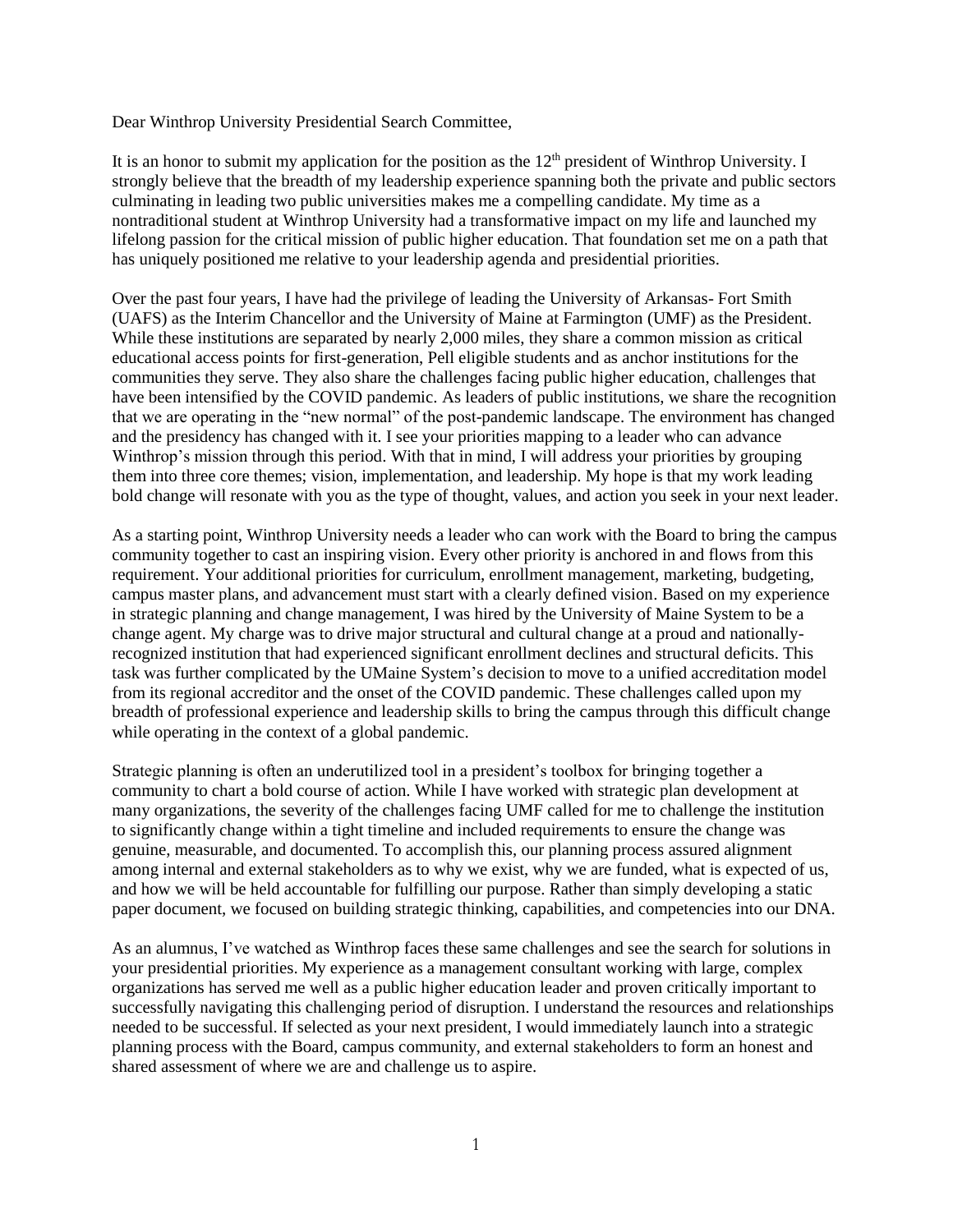Next, Winthrop University needs a leader who can translate your plan into action. The riskiest time in strategic planning is the handoff from the development phase to implementation. Far too often organizations have strategic plans that are not connected in any meaningful way to their tactical and operational decision making. An additional risk is crafting aspirations that the institution is not yet in a position to achieve. In the implementation of the plan, it is critical to create the solid foundation required to not only become aspirational, but also achieve those aspirations. For UMF, that meant operationalizing the plan in real ways. This took the form of four work streams (curriculum, enrollment management, organizational structure, and budgeting) and two informing priorities (Diversity, Equity, and Inclusion (DEI) and Advancement) that sought to build a solid foundation. These areas map directly to your priorities and again speaks to the shared experience and challenges facing public institutions. While my resume details my work across your priorities, I want to focus on three that are always core to a university's operation, but have taken on a far more acute sense of urgency in the post-pandemic landscape. Misalignment and missteps in the critical areas of the curriculum, enrollment management, and budgeting can be devastating.

At the heart of our universities is our academic and co-curricular programs. While the scope of changes I've led at UAFS and UMF are vastly different, they are underpinned by the same guiding principles. They must be anchored in the strategic plan, data-informed, and seek partnerships whenever possible. At both institutions, the starting point for these conversations was in retaining external expertise and market data to fully understand the competitive landscape and identify opportunities for refining our offerings to better serve our markets. While the scope of these changes at UAFS focused on refining our portfolio, the undertaking at UMF called for reimagining our entire curriculum. At the core of this reimagining was the transition from a four-credit hour academic model to a three-credit hour model. We needed to make this fundamental move in order to better position ourselves within the new unified accreditation model adopted by the UMaine System and better align ourselves for community college, adult learner, and early college students who found the four-credit hour structure to be an obstacle. The move was supported by data and driven by our need to diversify our student portfolio. This level of organizational change is never easy. It must be anchored in data and the process must respect transparency and inclusion with university stakeholders in order to be successful.

The curriculum and enrollment management plans must go hand-in-hand. At UAFS, we conceived and implemented several new enrollment management initiatives. These initiatives were not only supported by our strategic plan but aligned with the Arkansas Department of Higher Education's new performancebased funding model. We implemented the Adult Degree Completion Program (ADCP), UAFS Promise, and ROAR First-year Advising Center in an effort to diversify our student population and support retention efforts. Since their implementation, they have positively impacted non-traditional student enrollment and first-year student retention at UAFS. Our enrollment challenges at UMF are driven by the demographic shifts in New England. To further exacerbate this issue, the university's previous strategic plan called for becoming a "boutique" university focused on increased selectivity for a smaller undergraduate student population. Our new strategic plan had to undo the cultural and structural frameworks that supported this unsuccessful strategy. As previously mentioned, the four-credit hour model was at the core of this strategy. Our new plan addresses our needs to reimagine our marketing, recruitment, financial aid, and advising models to support not only our traditional residential undergraduate student population but our expanding graduate, early college, and transfer student populations.

Next, to ensure success, the strategy is woven together with financial planning to ensure that actions identified as necessary for growth are funded. Strategic plans are operationalized in their budgets. I have extensive experience working with budgets in and out of public higher education. Within higher education, I have found myself leading institutions in two very different financial situations. While our focus at UAFS was on building new facilities, grant writing, fundraising, and bolstering our financial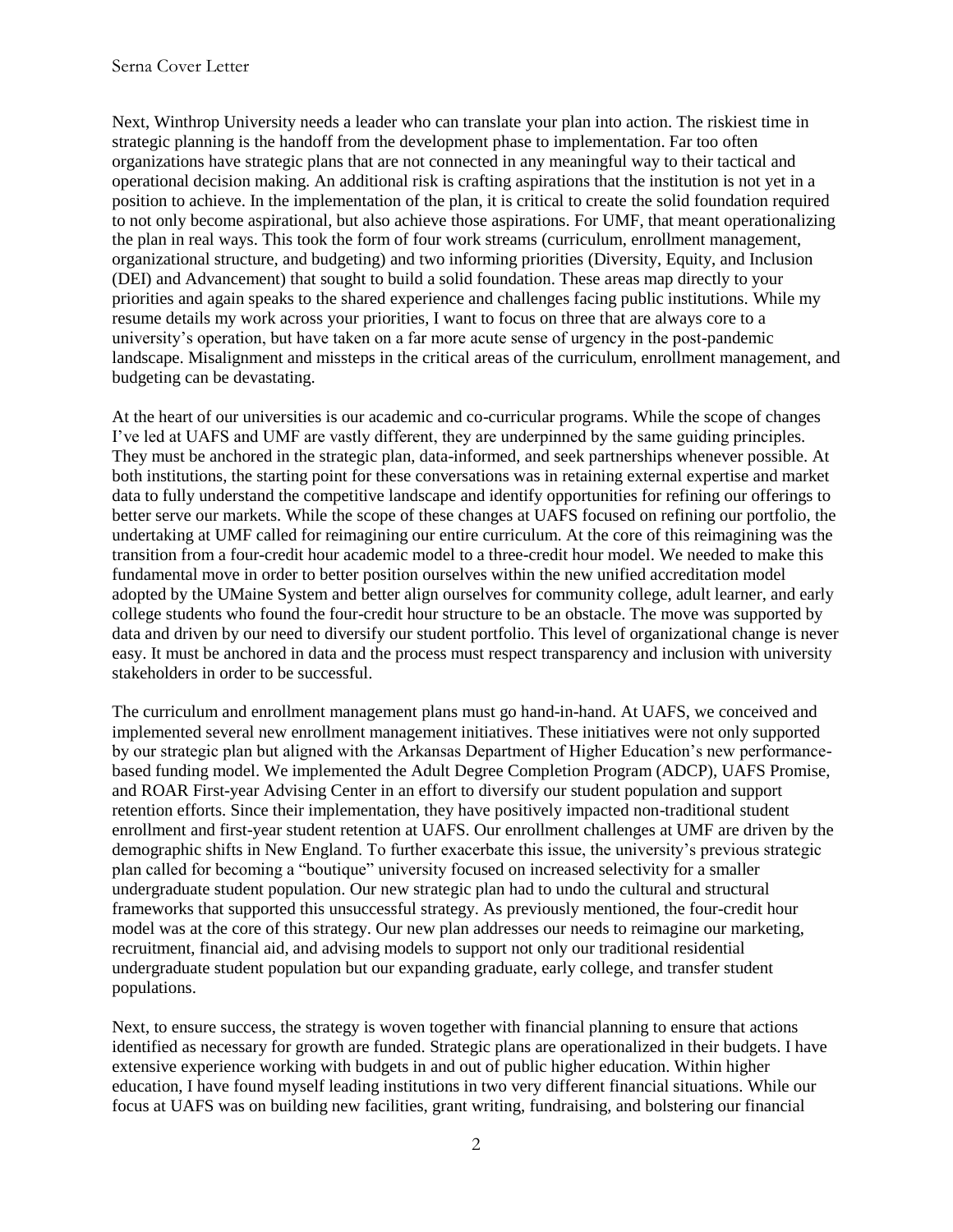reserves, the situation I inherited at UMF was one of structural deficits and negative reserves. To address this serious issue, we are implementing a needs-based budgeting process that is tied to our strategic plan. After years of incremental budgeting and "one off" projects, we are pushing the "reset button" on our budgeting process. We also committed to greater transparency and inclusion of our campus constituents in this process by creating the Budget Advisory Council including members of the faculty, staff, and student senates to advise us on budget decisions and act as a communication channel back to their constituents. Over the next couple of years, we will make difficult decisions on where we spend our finite resources in support of our mission and close our structural deficit.

I will also briefly touch upon the two informing priorities of DEI and our Advancement Office as they are closely tied to the budgeting process. Our strategic plan clearly identified these as areas requiring attention. While efforts had been made in both areas for years, they were significantly under-resourced. My commitment to the campus was that we had to start making hard decisions about what we would continue to fund. If we as a campus community identified an area as important to us, we needed to fund it. We are currently carrying out that promise as we make the difficult decision of defunding areas in order to better resource these areas. While never easy decisions, we made them as a community about what we value and aspire to be.

Finally, while my career may be a nontraditional path to the presidency, it shaped a leadership philosophy that I believe is a perfect fit. My time in the private sector provided a sound foundation for strategic thinking, financial management, data analysis, leadership, and teamwork in managing complex projects. By the time I began my career in higher education, I had a unique set of skills that added value to the institution. But, I also recognize that I am not an expert in every aspect of the university. So, I build coalitions of talented individuals with these skills. By supporting and empowering them, we have been an incredibly successful leadership team.

Anyone who steps into the role of university president should have a healthy respect for the tremendous responsibility and hard work that comes from holding the office and approach it with a sense of humility and service. We are stewards in a long line of individuals who dedicated their lives to our institutions. I continue to listen, learn, adjust, and grow in my role as a president. What I have learned over the last four years is to rely on authenticity, empathy, and consistency in narrative and action. You must model behavior that is consistent with the culture you want to build.

Public higher education is facing a challenging future. A prosperous, sustainable future for Winthrop requires a bold vision with clear goals, pursued within a structural and cultural framework that supports agility, collaboration and innovation. In my time leading public institutions, I have demonstrated the aptitude to successfully lead a campus in this work with authenticity, honesty, transparency, and datainformed decision making.

In closing, I want to again express my sincere gratitude for Winthrop University. My time on campus changed the trajectory of my life and eventually led to my calling of providing generations of students with the same supportive, life changing experience I had in Rock Hill. As an alumnus who cares deeply for this special place, I sincerely want you to pick the right leader to guide Winthrop to even greater success. While I believe I am that leader, I will warmly welcome and support the university's selection. Regardless of the choice, I will always owe Winthrop a great debt.

Respectfully,

Edward A. Serna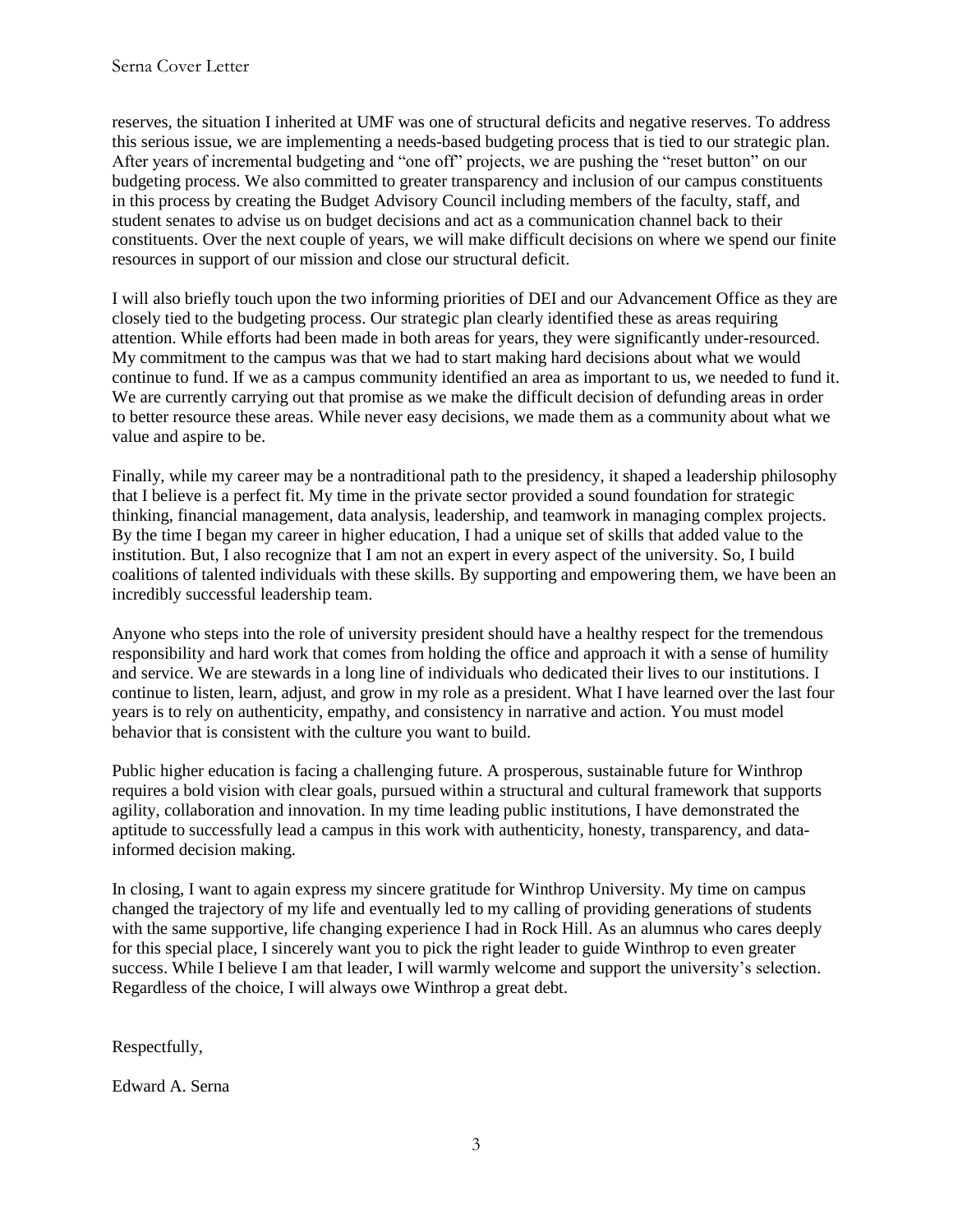# **E D W A R D A . S E R N A** President, University of Maine at Farmington

## **P R O F E S S I O N A L P R O F I L E H I G H L I G H T S**

- An authentic leader with presidential experience at public universities in Arkansas and Maine
- A change agent with extensive experience in strategic planning and organizational change in higher education, government organizations, and private industry
- A passionate advocate for the critical mission of public higher education
- A conceptual thinker with a commitment to data-informed decision making to drive transformational change
- A transparent and collaborative leader with a commitment to shared governance

#### **E D U C A T I O N**

Doctor of Education in Higher Education Administration University of Alabama, Tuscaloosa, AL

Master of Management Information Systems Auburn University, Auburn, AL

Master of Science in Industrial Management Clemson University, Clemson, SC

Bachelor of Science in Business Administration Winthrop University, Rock Hill, SC

## **P R O F E S S I O N A L E X P E R I E N C E**

### **University of Maine at Farmington, Farmington, ME | 2019 – Present President**

#### **Institutional Profile:**

The University of Maine–Farmington (UMF) was founded in 1864 and is Maine's oldest institution of public higher education. UMF is a member of the University of Maine System, which consists of seven universities. With its focus on teacher education and liberal arts, UMF provides 32 bachelor's degrees and 5 master's degrees. The University has an annual budget of \$42 million; an enrollment of 1,700 students; a workforce of more than 400 faculty and staff; and a base of more than 18,000 alumni. UMF Athletics compete in 19 varsity sports including 13 NCAA Division III sports and 6 USCSA sports. UMF is recognized annually by US News and World Report for its excellent value, the quality of its educational programming, and social mobility.

#### **Position Profile:**

The President of the University of Maine at Farmington is the executive officer responsible for all aspects of operations within the approved mission and for implementing the policies and procedures set forth by the Chancellor and the Board of Trustees. The President of the University of Maine at Farmington is charged with the implementation of plans, policies, and directives from the Board of Trustees and the Chancellor; active participation in strategic leadership of the University of Maine System, the academic leadership of the institution; the development and administration of the institution's operational and auxiliary enterprise budgets; the development, maintenance and operation of the physical plant and the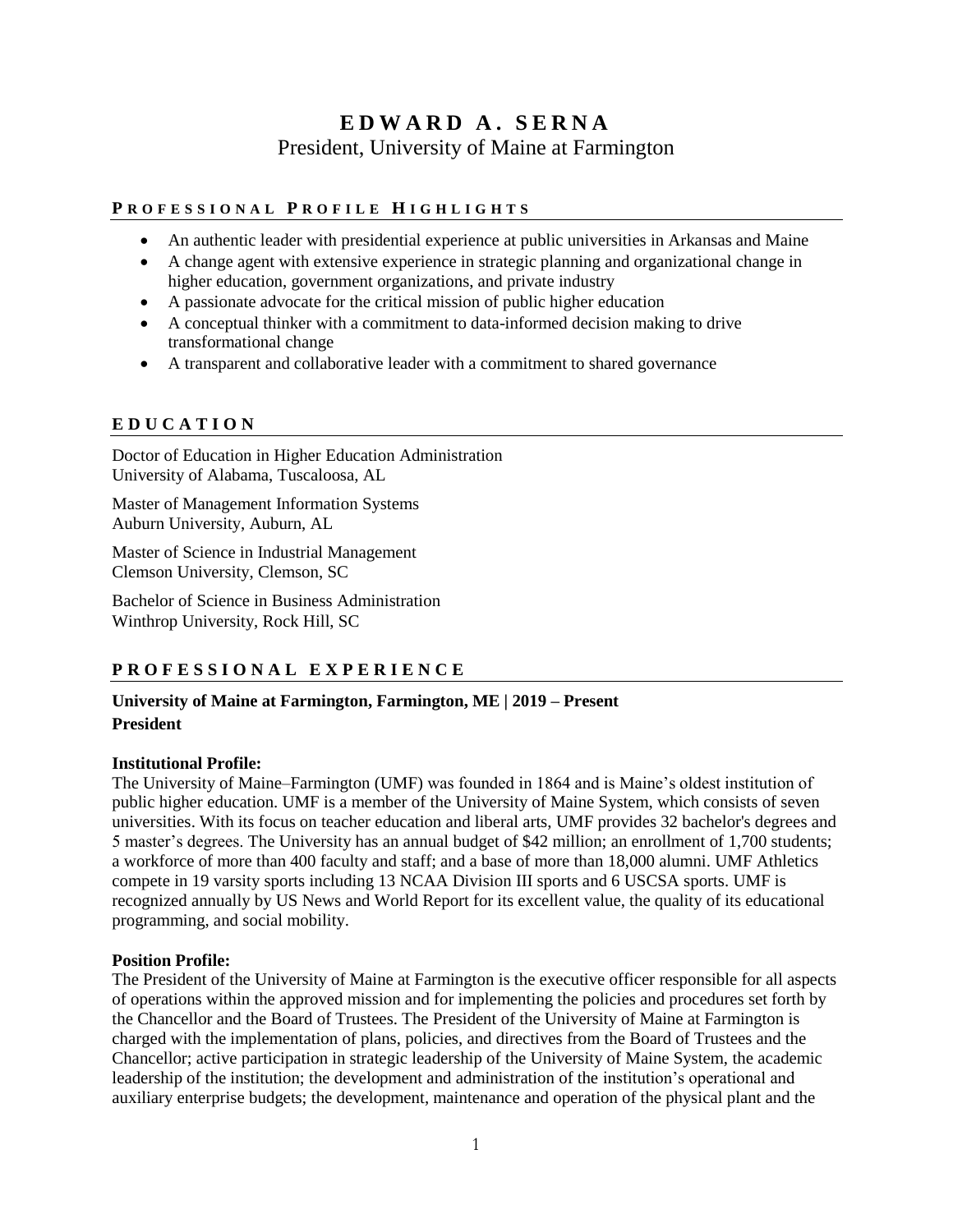#### Serna Resume

development of long-range capital facilities priorities; and the administration of all programs affecting student life and promotion of the learning environment for the welfare of the student body.

#### **Key Achievements**

- Led the institution through a comprehensive, year-long strategic planning exercise that focused on addressing the significant internal and external challenges driving an erosion in enrollment and causing a significant structural budget deficit. The "Reimagining the University 2021-2024" plan is an action-oriented plan that addresses the most serious issues facing UMF. The ambitious first year of the implementation is focused on driving fundamental change in our curriculum, budgeting, enrollment management, and organizational structure.
- Collaborating with the faculty and with the full support of the University of Maine System Trustees, actively reimagining our curriculum to seek innovative ways to cooperate with our sister campuses within the new unified accreditation model for the University of Maine System and create seamless pathways for community college transfer students. Leveraging extensive data including a peer analysis, student surveys, market analysis, curricular efficiency analysis, and program economic analysis to restructure the curriculum including a conversion from a fourcredit hour course structure to a three-credit hour structure, reevaluation of the general education curriculum, and a redesigned scheduling grid.
- Transforming the budgeting process from an incremental model to a needs-based model. Implementing a budget that operationalizes the strategic plan and funnels resources to those areas identified as critical to the mission. After years of incremental budging coupled with significant enrollment losses, the budget no longer accurately reflected operational priorities and must be reset.
- Improving organizational structures and processes through an organizational design review process. The strategic plan identified significant issues with under-resourced and under-skilled areas on campus. Years of non-strategic, reactionary staffing and professional development funding cuts created a significant risk to successfully implementing the strategic plan. To address this, we conducted an organizational design review to analyze our current state, desired future state, and identify gaps. This plan will provide a multi-year roadmap to creating a more agile organizational structure.
- Recalibrating our enrollment management and marketing plans to the new strategic plan. The institution lacked a cohesive enrollment management strategy anchored in its strategic plan. Our new plan addresses many of the internal issues that caused declining enrollment. While the provost, deans, and faculty work to redesign the curriculum, we implemented immediate changes to diversify our enrollment strategy away from an overreliance on a residential undergraduate student population that had been the focus at the institution for the past 15 years. In the last two years, we launched three new graduate programs resulting in credit hour production growth of 54% since fall 2019. New leadership in our Early College program has grown enrollment in the past year from 59 to 167 students with more changes aimed at further growth. While these changes are positive progress towards mitigating our overreliance on a shrinking market for traditionally-aged students in our recruitment area, we are actively developing a new enrollment management plan that focuses on further diversifying our student population, a new retention plan including the new Director of Advising and a First Year Class Dean positions, a new datainformed marketing plan, and a new financial aid model that addresses an ineffective and financially unsustainable institutional aid strategy.
- Expanding collaborative programs with University of Maine System campuses and community college partners to increase diversity in our student population and grow enrollments in new programming areas. Among the early successes in this area has been a new bachelor of science in nursing program offered in partnership with the University of Maine at Augusta to help meet the critical nursing shortages in our region. Another growing partnership is with Stone Child College in Montana. This partnership with a Tribal College provides opportunities for student and faculty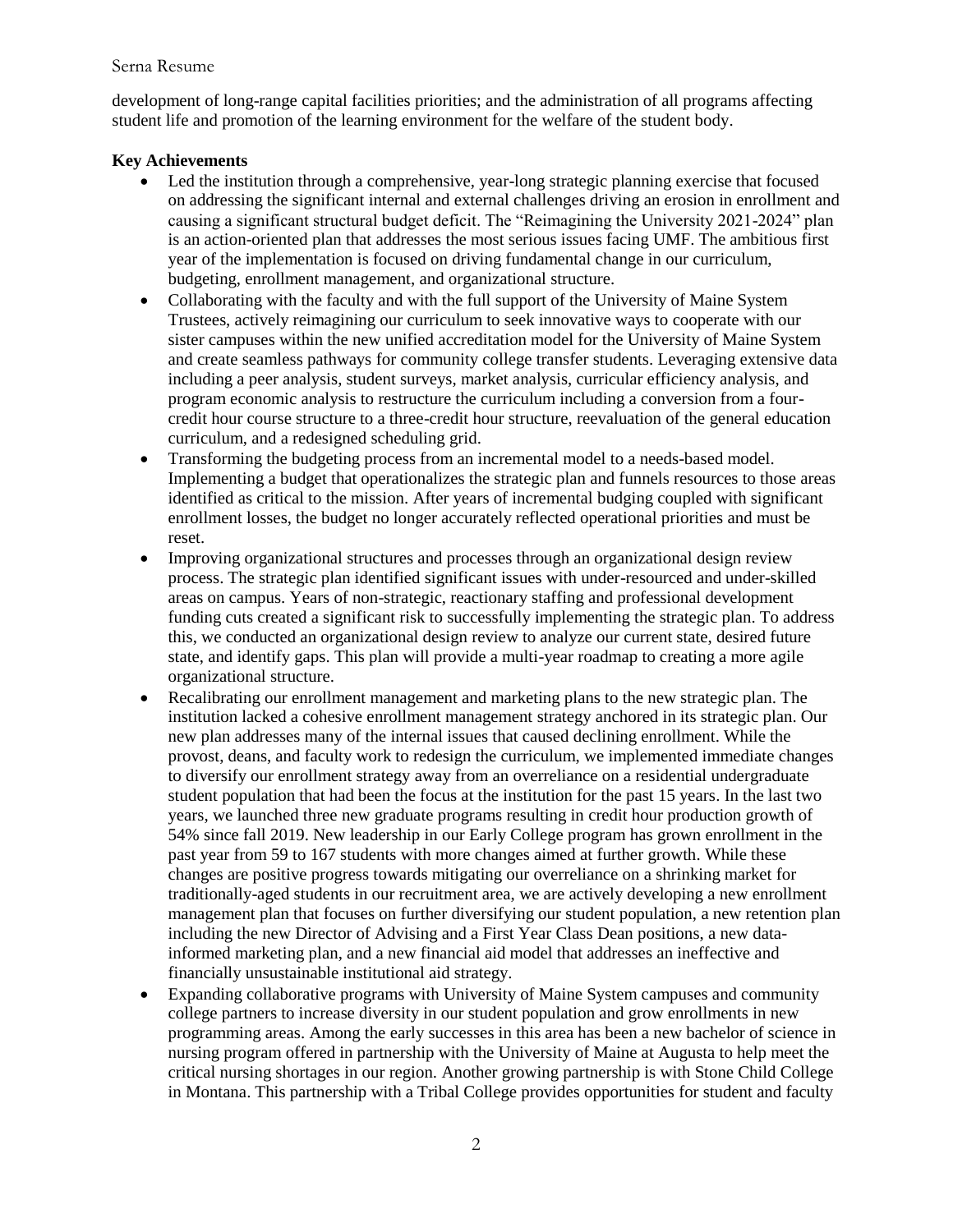exchange, collaboration on mutually beneficial research, and a pathway for Stone Child students into our graduate education programs.

- Creating new revenue streams in the areas of fundraising, grant writing, and congressionally directed funding to alleviate our overreliance on tuition revenue.
	- o The strategic plan identified our Advancement Office as significantly under-resourced with a single development officer and alumni director. To address this, we recently hired a new Chief Advancement Officer to begin rebuilding our fundraising capabilities. Even with these limitations and constrained by the pandemic, we successfully raised \$1.6m including several mini-campaigns focused on providing much needed aid to our students during the pandemic.
	- o Through the generous gift of a donor, we also created structures and incentives for faculty to actively engage in grant writing. In the first year, this effort yielded \$600k in new federal grant funding to UMF. We continue to build on these early successes to build a grant writing culture on campus focusing on larger federal grants that advance the institution's mission and carry indirect rates.
	- o Actively pursuing state and federal funding sources to complete the \$3.5m project to expand our early childhood education center enabling UMF to greatly expand muchneeded early childhood services and education programs in Maine.
- Directed the development and implementation of a Diversity Equity, and Inclusion (DEI) plan to be funded in the FY23 budget. This was in response to the sobering assessment during the strategic planning process of our institutional approach to DEI as "underfunded", "ineffective" and, an "afterthought". While we see an opportunity to increase diversity on campus, that must be coupled with the support systems necessary to ensure success. We have commenced the critical work of building a comprehensive and resourced institutional approach that brings together existing efforts on campus.
- Building a series of structures and practices to strengthen shared governance. Established the President's Advisory Council consisting of senior administrators, Faculty Senate leadership, Staff Senate leadership, and Student Senate leadership to meet on a monthly basis on critical issues facing UMF. This group served as the Strategic Planning Steering Committee and is currently advising on the implementation of the plan. Instituted a practice of monthly one-on-one meetings with the presidents of the faculty, staff, and student senates to engage in honest conversations about the state of the university and discuss possible courses of action. In an effort to increase the transparency and inclusiveness of our budgeting process, created the Budget Advisory Committee comprised of faculty, staff, and students to advise the President's Cabinet on the annual budgets.
- Serve on several University of Maine System governance committees including; the Presidents' Council, the Unified Accreditation Executive Steering Committee, the Strategic Planning Executive Steering Committee, and Capital Budget Advisory Committee

#### **University of Arkansas- Fort Smith, Fort Smith, AR | 2015 – 2019 Chancellor (Interim) | September 2018 – June 2019**

## **Institutional Profile:**

The University of Arkansas- Fort Smith (UAFS) is a public, four-year university located in Fort Smith, Arkansas. UAFS is a member of the University of Arkansas System, which consists of six universities and seven community colleges. UAFS has an annual budget of \$80 million; a Foundation with assets in excess of \$100 million; an enrollment of 6,700 students; a workforce of more than 800 faculty and staff; and a base of more than 48,000 alumni. UAFS offers 60 bachelor's and associate degrees, 35 certificates, and a master's program. UAFS Athletics competes in 10 NCAA Division II sports.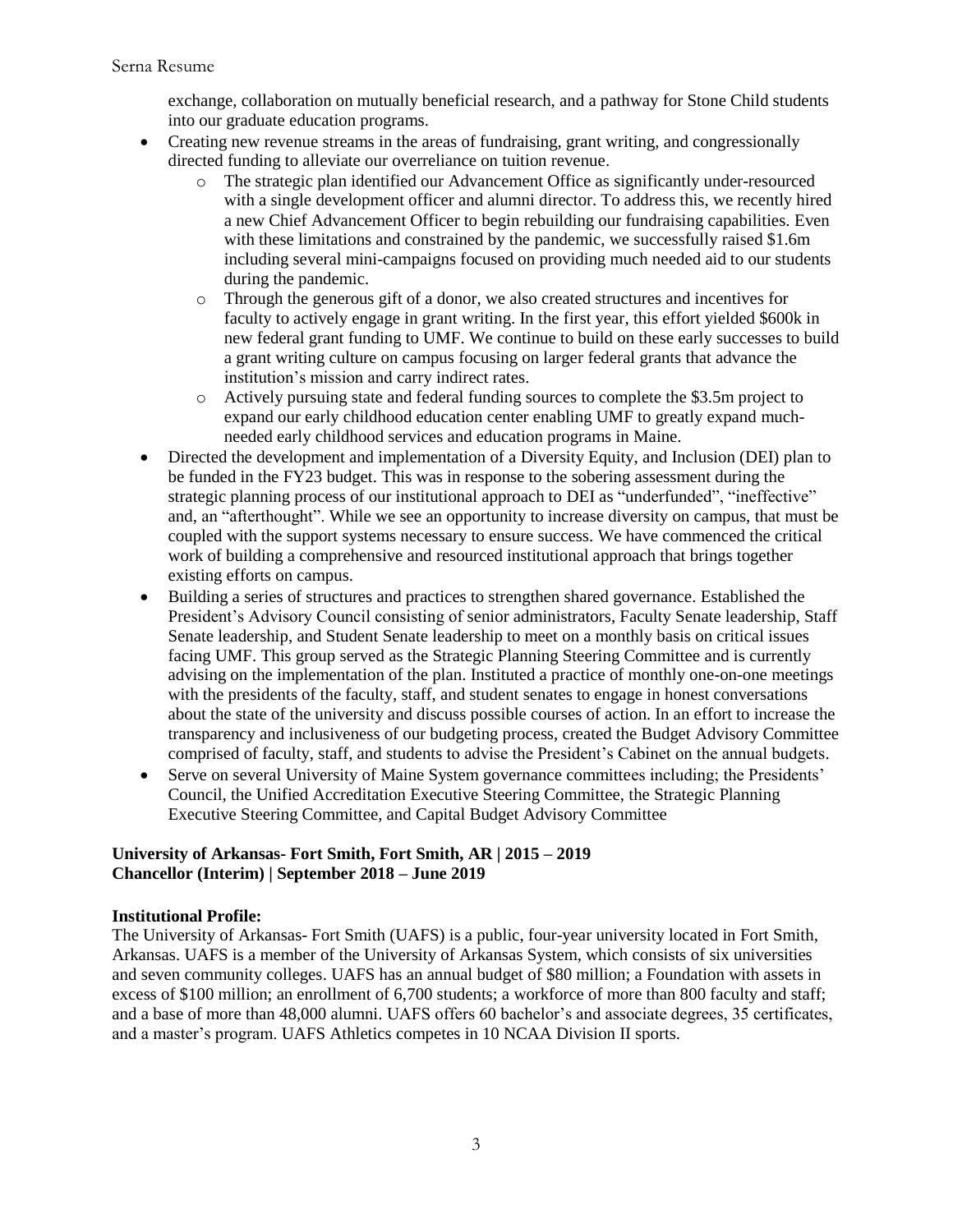#### Serna Resume

#### **Position Profile:**

The Chancellor is the chief executive officer of the university, reporting to the President of the University of Arkansas System and the Board of Trustees of the University of Arkansas. In accordance with university policy, the Chancellor provides leadership for all activities of the university and is accountable for its overall operation and success. The Chancellor employs an array of Vice Chancellors to provide leadership and assistance in all aspects of carrying out the operation and mission of the university.

#### **Key Achievements:**

- Implemented the UAFS Promise program. A recruitment and retention initiative focused on providing students with fixed tuition and a streamlined pathway to graduate in four years with their promise to make satisfactory academic progress and adhere to advising guidance. It is unique within Arkansas and designed to address our four-year graduation rates in response to the new ADHE funding formula.
- Implemented the Adult Degree Completion Program. A recruitment and retention initiative focused on providing nontraditional students with a streamlined pathway to complete their baccalaureate degree. The program serves a student population that provides opportunities for enrollment growth and is responsive to the ADHE funding formula.
- Founding member of the newly chartered Fort Smith Regional Workforce Development Advisory Board. As the higher education representative, collaborate with the Fort Smith Regional Chamber of Commerce, Fort Smith Public Schools, and regional employers in the development of a holistic approach to workforce development.
- Implemented the "First to Go" program focused on helping our large first generation student population transition to the University. Through a series of outreach initiatives, connected first generation students with UAFS faculty and staff, who were also first generation college students. The effort has been highly effective in providing this student population with a support network to aid in their successful transition into the campus community.
- Re-chartered the Student Retention Committee expanding membership to include all areas of the University's enterprise. The new Committee made significant progress in identifying, analyzing, and redesigning organizational processes and policies that were not student friendly and negatively impacted student persistence.
- Actively collaborated with the UAFS Foundation staff and Board to secure \$4m in gifts and a \$10.8m estate gift to fund the honors program. Successfully conducted a national search for a new Vice Chancellor for Advancement and Executive Director of the UAFS Foundation.
- Implemented a new First Year Advising Center. The University was losing nearly 40% of its first year class by the beginning of their second year. A series of student focus groups, surveys, and data analysis indicated that our first year advising was negatively impacting student persistence. All advising for first year students was centralized and an investment made to add staff and upskill existing personnel.
- Developed a partnership agreement between the Arkansas National Guard (ANG) and UAFS in support of our Unmanned Aerial Systems (UAS) degree program. The first of its kind in the state of Arkansas, the agreement allowed UAFS students to gain real world flight and data analysis experience by operating aircraft in restricted airspace at Fort Chaffee. This was a critical partnership that provided a recruiting pipeline for ANG personnel and veterans into our programs.
- Conceptualized the Associate's to Bachelor's (A2B) program. A recruiting campaign for our community college 2+2 programs. The program provided for the centralized recruiting, marketing, and relationship management of the University's portfolio of five online baccalaureate completer programs with more than 20 partner community colleges across five states.
- Implemented a national recruiting campaign for active duty military personnel. Leveraged our new UAS program and strong Student Veteran Organization (SVO) on campus to target 20 military installations with active UAS units for recruitment. Contracted with marketing organizations specializing in this market space. The campaign focused on recruiting for our UAS, BBA, and BSOL programs.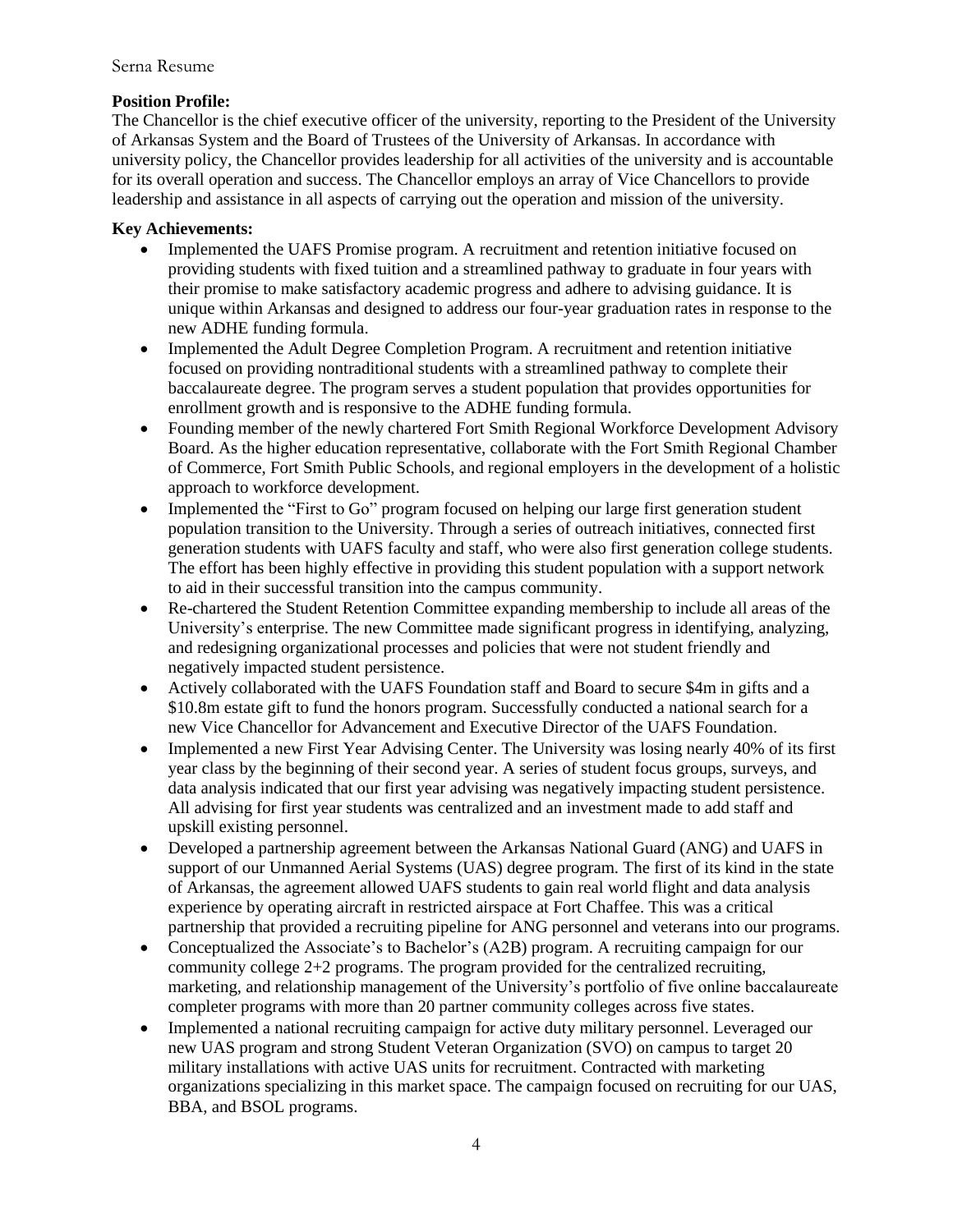## **Chief of Staff & Vice Chancellor for Strategic Initiatives | July 2017 – June 2019 Position Profile:**

Charged by the Chancellor to proactively identify and lead a portfolio of cross-divisional initiatives that are critical to successfully meeting strategic goals. Directed the development, tracking, and refinement of progress indicators for the implementation of the strategic plan. Developed and executed relationship management and communication strategies with key constituencies that advanced the institution's workforce and economic development missions. Represented the UAFS at public events engaging elected officials, business leaders, and community leaders. Provided leadership to a broad cross-section of departments focused on driving revenue capture, enrollment growth, and strategic partnerships in new markets.

## **Key Achievements:**

- In collaboration with Academic Affairs, successfully developed the first degree programs in unmanned aerial systems (UAS) in the state of Arkansas. Led the cultivation of partnerships with commercial organizations to assist with the growth of the new program. Recruited the program's founding director.
- Collaborated with faculty to build a grant writing culture on campus that to date has resulted in greatly increased faculty participation, external partnerships, and more than \$12m in new awards to the institution.
- Developed the UAFS Promise Program. This was a recruitment and retention initiative focused on providing students with fixed tuition and a streamlined path to graduate in four years with their promise to make satisfactory academic progress and adhere to advising guidance.
- Developed the Adult Degree Completion Program. In collaboration with Academic Affairs and Enrollment Management, this is a recruitment and retention initiative focused on providing nontraditional students with a streamlined pathway to complete their baccalaureate degree.
- Established the newly created Office of Student Retention. Collaborated with Academic Affairs and Enrollment Management to identify and implement institution-wide, data-driven solutions for student persistence. This included creating the new position of Executive Director for Student Retention.
- Established the newly created Office of Corporate and Foundation Engagement in a collaborative effort with the UAFS Foundation and Academic Affairs to implement a more holistic approach to engaging our partners in strategic, long-term relationships. This included creating the new position of Director for Corporate and Foundation Engagement.
- Directed the migration of the Office of Strategic Analytics and Institutional Research from Academic Affairs to the Office of Strategic Initiatives. The office focus increased in scope to managing data at the institutional level. This led to greater data integrity and transparency driving a culture of data-driven decision making on campus.
- Developed an internal consulting capability focused on providing analysis with actionable recommendations to the Chancellor on core organizational challenges. White papers were delivered in the areas of new student onboarding, advising, nontraditional students, and our digital presence. As part of this capability, we established a mechanism for capturing the voice of students through focus groups and surveys. This resulted in a more complete understanding of the needs of our core stakeholders. These reports led to significant changes in policies and procedures to better serve students.
- In an effort to transform our International Relations Office into a profit center, redirected our recruitment efforts to focus on markets that were a better match for our technical degree programs resulting in increased revenue generation per student.
- Coordinated the institution's partnership efforts with the Restore Hope Alliance addressing the region's criminal recidivism and foster care crisis through grant proposal development and new educational programs aimed at serving this at risk population.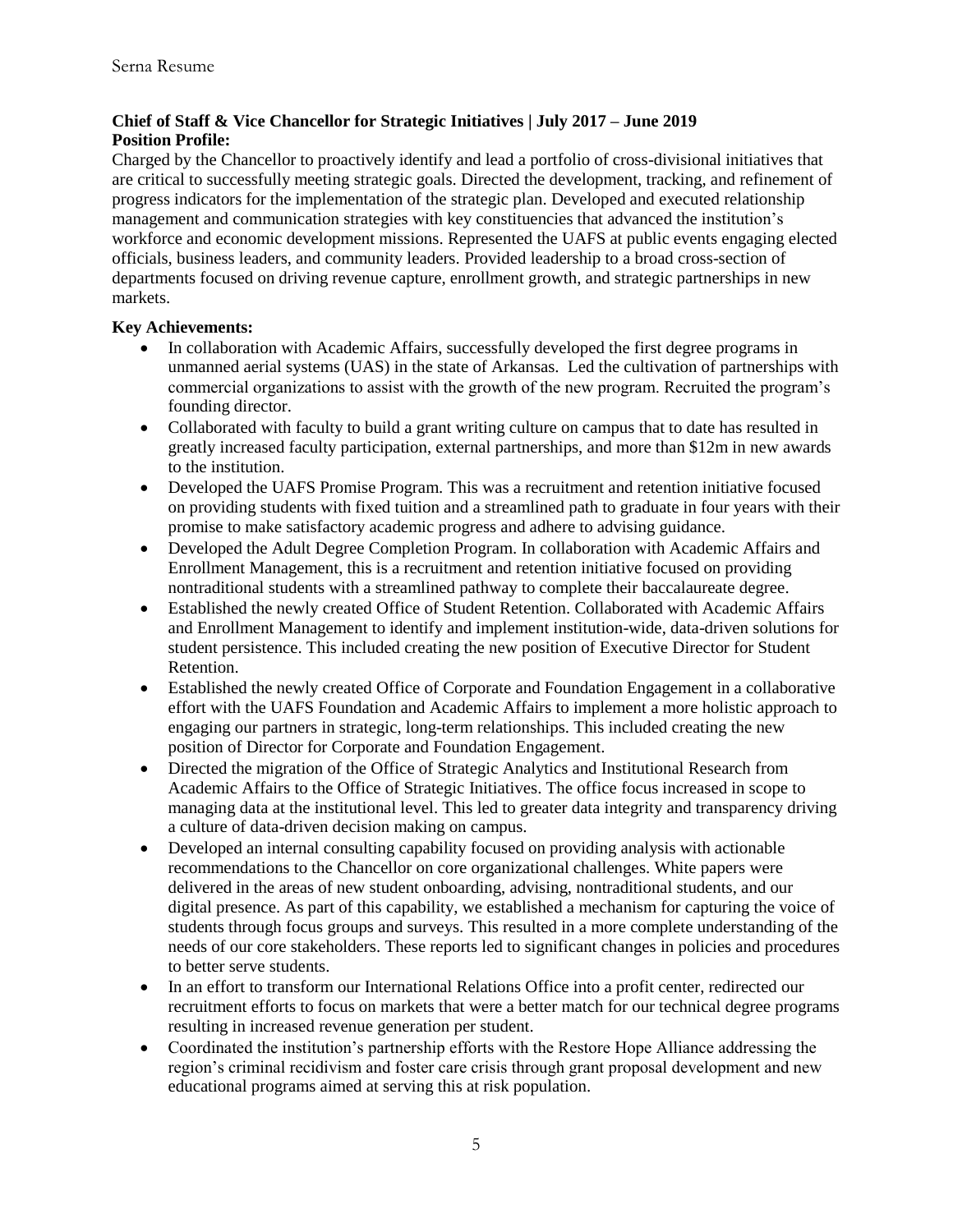## **Chief of Staff & Associate Vice Chancellor for External Funding | July 2016 – June 2017 Position Profile:**

Provided counsel to the Chancellor on a wide variety of executive duties, special projects, and initiatives involving the Chancellor's Office and its priorities. As an advisor and support to the Chancellor, provided coordination and liaison with Senior Staff members on matters of interest to the Chancellor; handling questions, concerns, issues and requests on the Chancellor's behalf; coordinating communications; and serving as a liaison between the Chancellor and a variety of internal and external constituencies. Led the institution's external funding efforts focused on increasing faculty proposal writing.

## **Key Achievements:**

- Principal architect of the institution's 2017-2022 Strategic Plan. Directed key aspects of the plan's development including competitor analysis, benchmark analysis, and environmental scan. Worked collaboratively with the Chancellor and Vice Chancellors in facilitating working sessions to articulate and capture key institutional priorities in the development of the plan. Directed the development of the published plan and communication to key internal and external stakeholders.
- Leveraged business contacts in the aerospace industry to develop programming in unmanned aircraft systems. Brokered introductions between the Chancellor and aerospace executives to form partnerships, identified and contracted with UAS subject matter experts to advise the institution on establishing a program that meets an emerging need within the industry, and connected UAFS with the broader national UAS network. This effort resulted in an industrydriven workforce development solution that placed the institution on the national stage in an emerging market.
- Co-authored a winning proposal for more than \$4m over a four-year period of performance to deliver concurrent education to six areas high schools in robotics and cyber systems. The two awards from the Arkansas Department of Higher Education were the largest Regional Workforce Grant awards in the state.
- Continued to lead the institution's rapidly growing discretionary grant portfolio. Eclipsed \$32m in proposal volume for CY2017. This represents more than a tenfold increase from my first year at UAFS.

#### **Director, Grants Management & Compliance | January 2015 – June 2016 Position Profile:**

Directed the full lifecycle of external grant activities including the identification of new funding opportunities, development of winning proposals, and delivery of contractually-compliant technical and financial reports. Fostered collaborative relationships with external organizations to form competitive grant partnerships. Worked with faculty and staff across campus to promote and support the development of highly competitive proposals to government, corporate, and private agencies. Cultivated a portfolio of nonprofit, corporate, and government funding that aligned with institutional needs and goals.

## **Key Achievements:**

- Increased the institution's annual proposal volume from less than  $$1m$  in CY 2014, to  $$2.6m$  in CY 2015, and \$12.85m in CY 2016.
- Captured more than \$6m in new discretionary grants from federal, state, and foundation sources.
- Facilitated the development of a strategic planning framework for Academic Affairs. Collaborated with the Provost and Deans to define strategic objectives and performance measures, which were delivered as part of the institution's strategic plan.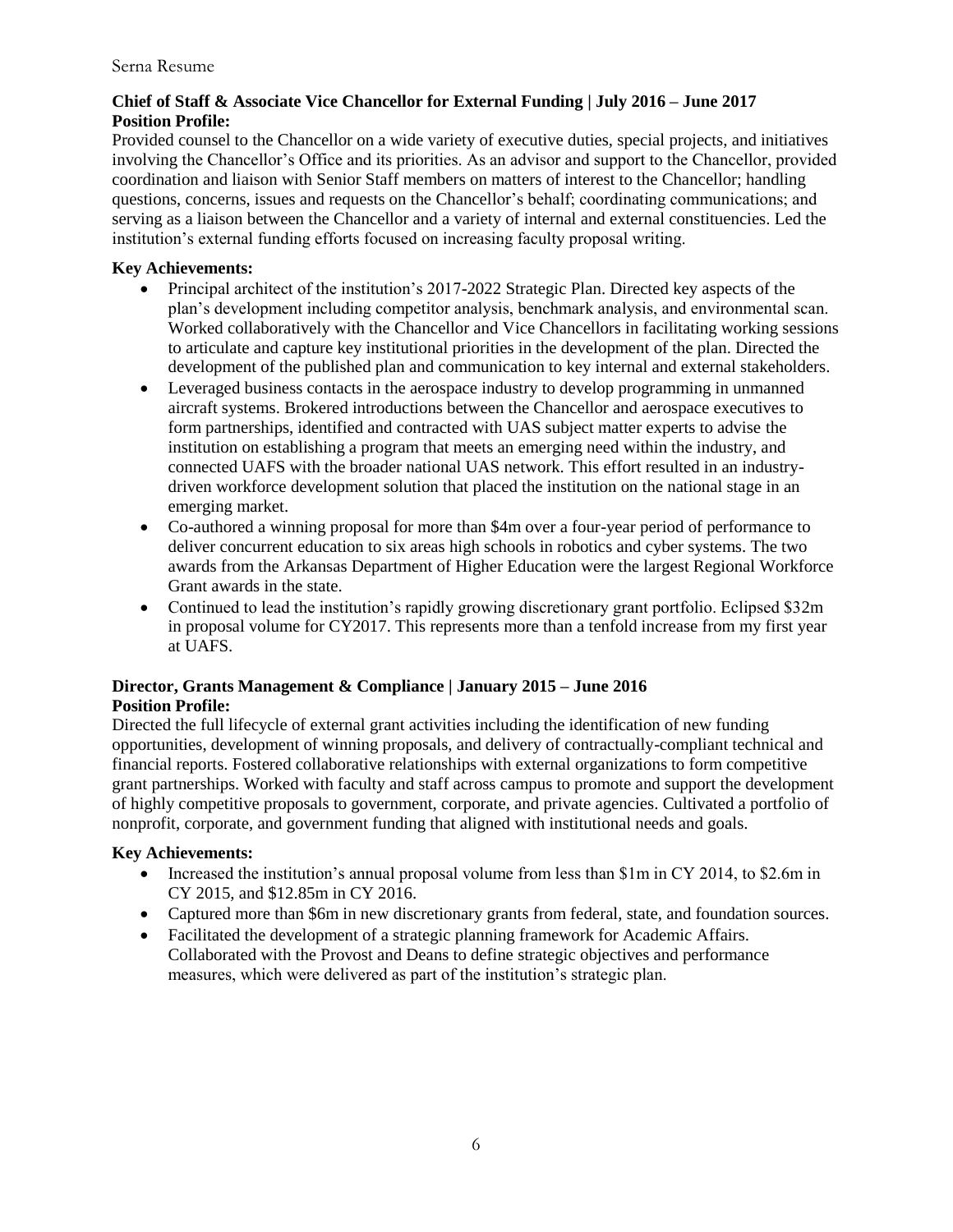#### Serna Resume

## **Athens State University, Athens, AL | 2013-2014**

#### **Assistant Professor of Management, College of Business**

Taught both online and classroom-based undergraduate courses in leadership, project management, information systems, and organizational change. Advised undergraduate business students within the College of Business.

#### **Science & Engineering Services LLC, Huntsville, AL | 2011-2014**

#### **Program Manager II, Unmanned Aircraft Systems**

Senior program manager for a portfolio of prototype development, logistics, and training contracts for the U.S. Army Project Management Unmanned Aircraft Systems (PM UAS) Office. Directed geographically dispersed teams providing logistics and training support to U.S. Army units. Developed statements of work, evaluated proposals, and negotiated/managed subcontracts across multiple delivery orders. Provided management and technical content for proposal efforts. Managed financials for the company's small and tactical UAS programs to ensure all delivery orders met organizational profit targets. Held U.S. Government Secret clearance.

# **Booz Allen Hamilton Inc., Huntsville, AL | 2004-2011**

## **Associate, Strategy & Organization**

Consulting task order lead and subject matter expert in strategic planning, change management, knowledge management, and process reengineering for U.S. Army and NASA clients. Provided management and technical content for proposal efforts. Held U.S. Government Secret clearance. Client engagements included:

- Managed a knowledge management program for the U.S. Army Materiel Command's Chief of Staff.
- Provided subject matter expertise towards the development of IT architecture and process models for the U.S. Army Aviation Field Maintenance Directorate.
- Developed an IT lifecycle management plan for the U.S. Army Aviation & Missile Research, Development & Engineering Center.
- Developed external stakeholder interview protocols, staff competency models, and a strategic planning framework as part of an organizational review of the U.S. Army Space and Missile Defense Command.
- Managed content development and requirements analysis efforts for the creation of a knowledge management system for the NASA Ares Project Office.
- Conducted an assessment and made recommendations to the NASA Marshall Space Flight Center's Office of the CIO (MSFC OCIO) for transformation initiatives to better position the organization to support the Constellation Program.
- Developed a 5-year integrated IT plan for the NASA MSFC OCIO.
- Managed analysis efforts of the current state architecture and made recommendations as part of an NASA-wide Enterprise Resource Planning implementation.

#### **AFLAC Inc., Columbus, GA | 2003-2004**

#### **Project Leader, Administrative Technology Services**

Senior business analyst and project leader directing junior analysts on an enterprise-wide reengineering initiative of core client management business processes. Managed efforts to identify opportunities for business process reengineering initiatives and new technology infusion. Contributed to the design of the future-state business architecture and development of a 5-year implementation roadmap including a change management and communications plan.